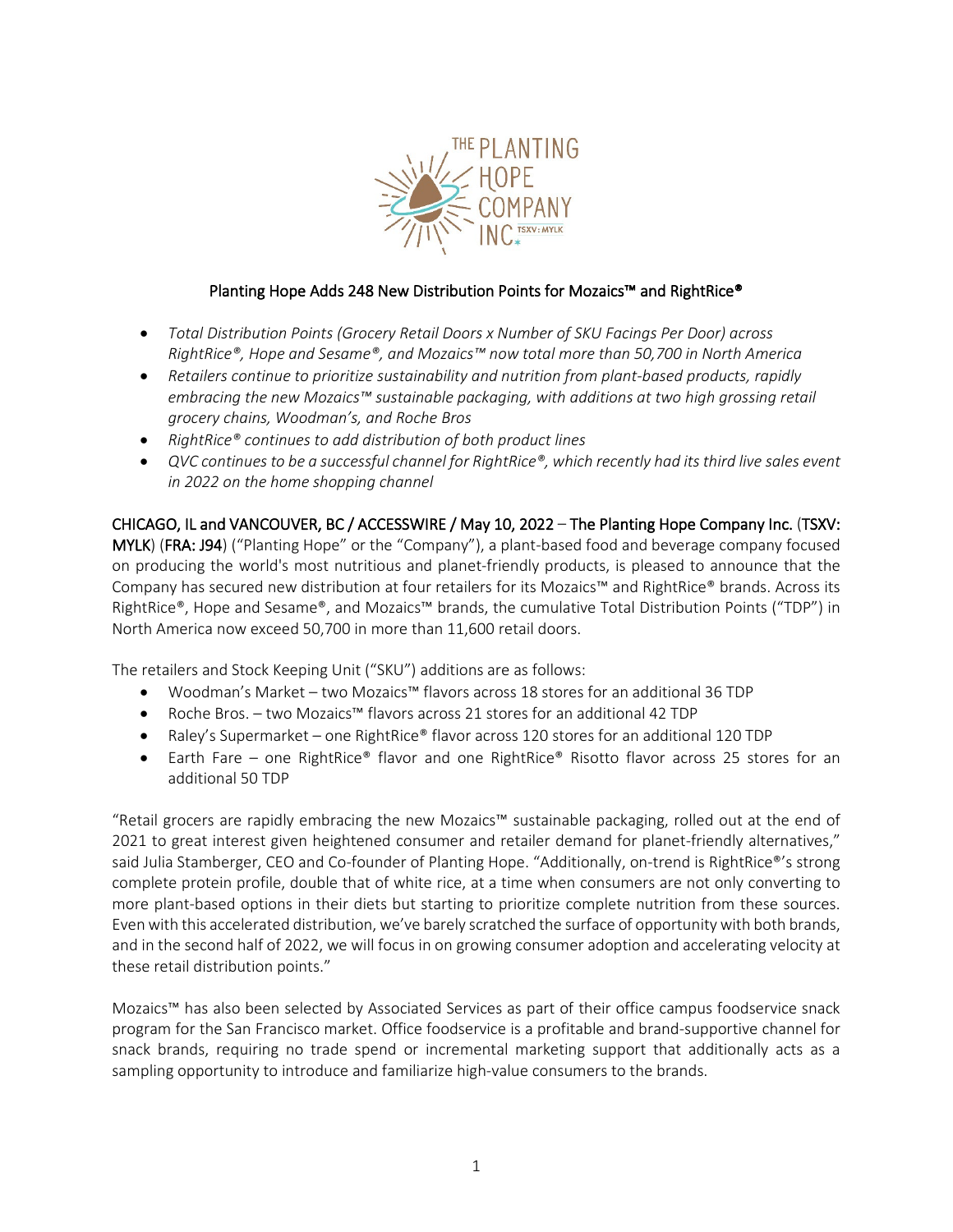Additionally, Hungryroot has added both Veggicopia® Greek Green Snack Olives and Kalamata Snack Olives to their ecommerce platform. Hungryroot provides good-for-you, plant-based meals and snacks designed to be eaten as is or that can be prepared simply. The company's subscription plans deliver plant-based meals of consumers' choice to their home, providing the opportunity for consumers to be introduced to Veggicopia® products.

TDP is calculated as the number of retail doors multiplied by the number of SKUs, and it is a Company estimate based on the best available data.

# RightRice® Returned to QVC Earlier This Month, Mozaics™ to Return in Late May

RightRice® Veggie Rice was invited to return to QVC for its third on-air sales event in 2022, highlighting a variety pack of RightRice®: 10 7oz Bags of High Protein Veggie Rice to millions of at-home shoppers. This exclusive RightRice® variety pack includes two bags each of the Original, Spanish, Cilantro Lime, Garlic & Herb, and Lemon Pepper flavors.

Mozaics™ Real Veggie Chips is scheduled to return to QVC on May 25, 2022, for its third on-air sales event this year. The previously-introduced variety pack of Mozaics™: 16 Snack Sized Bags of Popped Chips will be presented. There are two options when ordering this exclusive Mozaics™ variety pack: either 10 bags of Sea Salt flavor and six bags of BBQ flavor, or 10 bags of Sea Salt flavor and six bags of Salsa flavor.

QVC is a world leader in video commerce, which includes video-driven shopping across linear TV, ecommerce sites, digital streaming, and social platforms. QVC empowers shoppers with knowledge and shares insights in a lively and engaging way. In the United States, QVC 1 reaches 94 million households<sup>1</sup> and reaches millions more via multiple streaming services, websites, mobile apps, and social pages.

RightRice® and Mozaics™ are available on multiple configurations on QVC.com on an ongoing basis, including the recently aired RightRice® variety pack and the Mozaics™ variety pack appearing again on QVC later this month. The recorded segments are available here:

- [Click here](https://www.qvc.com/RightRice-%2810%29-7-oz-Bags-of-High-Protein-Veggie-Rice.product.M82424.html?sc=SRCH) to watch the most recent RightRice® segment
- [Click here](https://www.qvc.com/Mozaics-Popped-Chips-16-Snack-Sized-Bags-Variety-Pack.product.M71686.html?sc=SRCH) to watch the most recent Mozaics™ segment

For more information about QVC, please visit [www.qvc.com.](https://www.qvc.com/)

### New Director of Conventional Grocery

Georgia Jordan has joined Planting Hope in a newly created position tasked with expanding distribution of all Planting Hope brands into Conventional Grocery retailers, beyond the Natural channel where most of the better-for-you food and beverage products make their debut (Whole Foods Market, Sprouts, etc.). Most recently, Georgia has served as National Account Manager at Applegate, one of the fastest-growing brands in the Natural Meat category in the United States over the past decade, where she consistently exceeded sales targets. Georgia's passion for health and wellness, along with her desire to work with a mission-based company, made the move to Planting Hope a natural fit.

### About The Planting Hope Company Inc.

Planting Hope develops, launches, and scales uniquely innovative plant-based and planet-friendly food and beverage brands. Planting Hope's award-winning and cutting-edge products fill key unmet needs in the skyrocketing plant-based food and beverage space. The Planting Hope brand family includes Hope and Sesame® Sesamemilk and Sesamilk™ creamers, RightRice® Veggie Rice, Mozaics™ Real Veggie Chips, and Veggicopia® Veggie Snacks. Founded by experienced food industry entrepreneurs, Planting Hope is a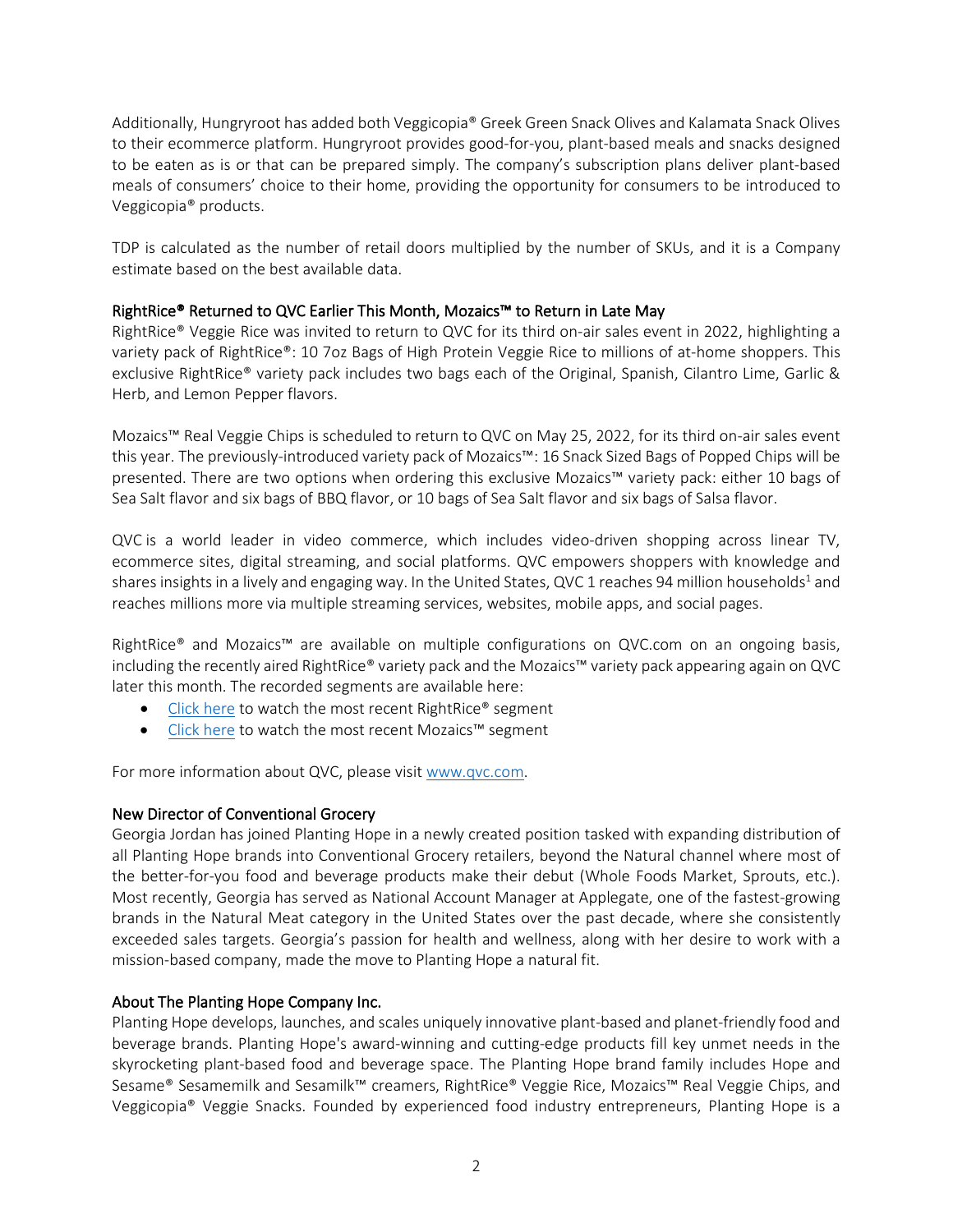women-managed and woman-led company focused on nutrition, sustainability, and diversity. For more information visit: www.plantinghopecompany.com.

### **Contacts**

# Company Contact:

Julia Stamberger CEO and Co-founder (773) 492-2243 julia@plantinghopecompany.com

# Media Contact:

Rachel Kay Public Relations Becca Stonebraker (818) 383-3929 becca@rkpr.net

# Investor Relations Contact:

Caroline Sawamoto Investor Relations (773) 492-2243 ir@plantinghopecompany.com

### References

1. <https://corporate.qvc.com/>

*Neither the TSX Venture Exchange nor its Regulation Services Provider (as that term is defined in the policies of the TSX Venture Exchange) accepts responsibility for the adequacy or accuracy of this release.*

# Forward-Looking Statements

*This news release contains "forward-looking statements" or "forward-looking information" (collectively referred to hereafter as "forward-looking statements") within the meaning of applicable Canadian securities legislation. All statements that address activities, events, or developments that the Company expects or anticipates will, or may, occur in the future, including statements about the Company's business prospects, upcoming QVC appearances, future trends, plans and strategies regarding Mozaics™ and RightRice® and its business in general. In some cases, forward looking statements are preceded by, followed by, or include words such as "may", "will," "would", "could", "should", "believes", "estimates", "projects", "potential", "expects", "plans", "anticipates", "continues", or the negative of those words or other similar or comparable words. In preparing the forward-looking statements in this news release, the Company has applied several material assumptions, including, but not limited to, the assumption that demand for the Company's product will be sustained or increase in accordance with management's projections, that the Company's current business objectives can be achieved and that its other corporate activities will proceed as expected, and that general business and economic conditions will not change in a materially adverse manner. Although the management of the Company believes that the assumptions made and the expectations represented by such statements are reasonable, there can be no assurance that any forward-looking statement herein will prove to be accurate. Forward-looking statements involve known and unknown risks, uncertainties, and other factors which may cause the actual results, performance, or achievements of the Company to be materially different from any future results, performance, or achievements expressed or implied by such*